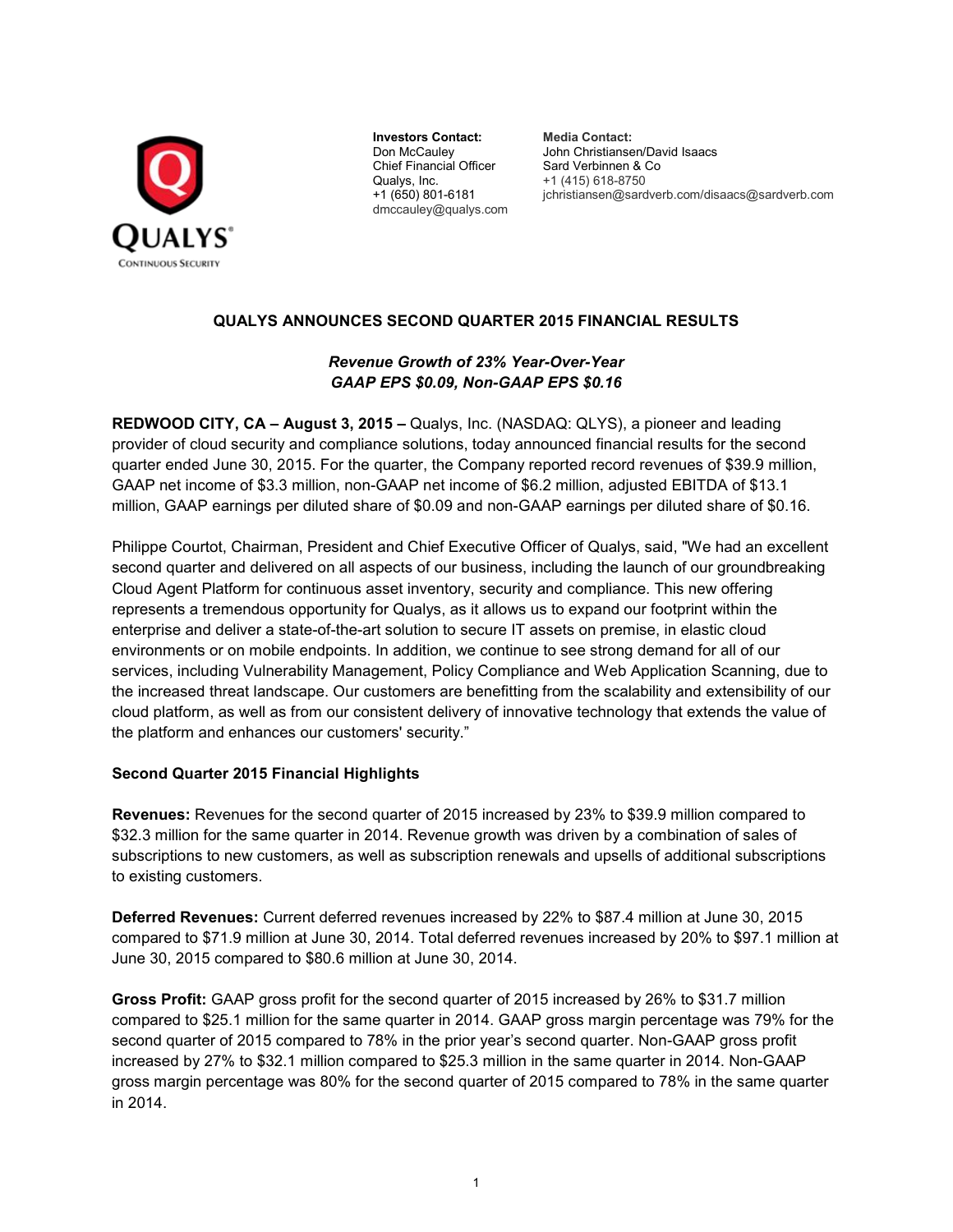**Operating Income:** GAAP operating income for the second quarter of 2015 was \$5.3 million compared to \$1.8 million in the same quarter in 2014. Non-GAAP operating income for the second quarter of 2015 was \$9.7 million compared to \$4.3 million in the same quarter in 2014.

**Net Income:** GAAP net income for the second quarter of 2015 was \$3.3 million, or \$0.09 per diluted share, compared to \$1.7 million, or \$0.04 per diluted share, for the same quarter in 2014. Non-GAAP net income for the second quarter of 2015 was \$6.2 million, or \$0.16 per diluted share, compared to non-GAAP net income of \$4.1 million, or \$0.11 per diluted share, for the same quarter in 2014.

**Adjusted EBITDA:** Adjusted EBITDA (a non-GAAP financial measure) for the second quarter of 2015 increased by 81% to \$13.1 million compared to \$7.2 million for the same quarter in 2014. As a percentage of revenues, adjusted EBITDA increased to 33% for the second quarter of 2015 compared to 22% for the same quarter in 2014.

**Cash Flows:** The Company generated \$25.6 million in net cash from operations in the first six months of 2015 compared to \$15.2 million in the same period last year. The Company generated \$15.0 million in free cash flow (a non-GAAP financial measure) in the first six months of 2015 compared to \$8.7 million in the first six months of 2014. Qualys defines free cash flows as cash provided by operating activities less purchases of property and equipment and capitalized software development costs.

# **Second Quarter 2015 Business Highlights**

# **Customers:**

• New customers included: AbbVie, Advanced Micro Devices, British American Tobacco, EADS Cassidian CyberSecurity, Holland America Line, LifePoint Hospitals, The National Football League, Prudential Financial, Reed Elsevier Technology Services, Saudi Telecom Company, Thomas Cook Group, Tractor Supply Company and VeriFone Systems.

# **New Services:**

- Launched Qualys Cloud Agent Platform (CAP), which provides customers with the ability to secure IT assets on a continuous basis regardless of where they reside – inside the enterprise, in the cloud or mobile endpoints. This new offering, which has seen significant interest from customers, allows Qualys to expand both its Vulnerability Management and Policy Compliance offerings, making them more real-time and continuous. Further, it enables Qualys to expand the platform to deliver new functionalities to customers such as File Integrity Monitoring (FIM) and Indication of Compromise (IOC). CAP is already available for Microsoft platforms and will be available on Mac and Linux in August 2015.
- Expanded Continuous Monitoring solution from the perimeter to internal IT assets. Qualys has seen significant customer interest as the combined offering with CAP allows users to generate real-time alerts for all critical threats on a continuous basis. This expansion presents major benefits to customers by allowing for even quicker responses to threats before they turn into breaches.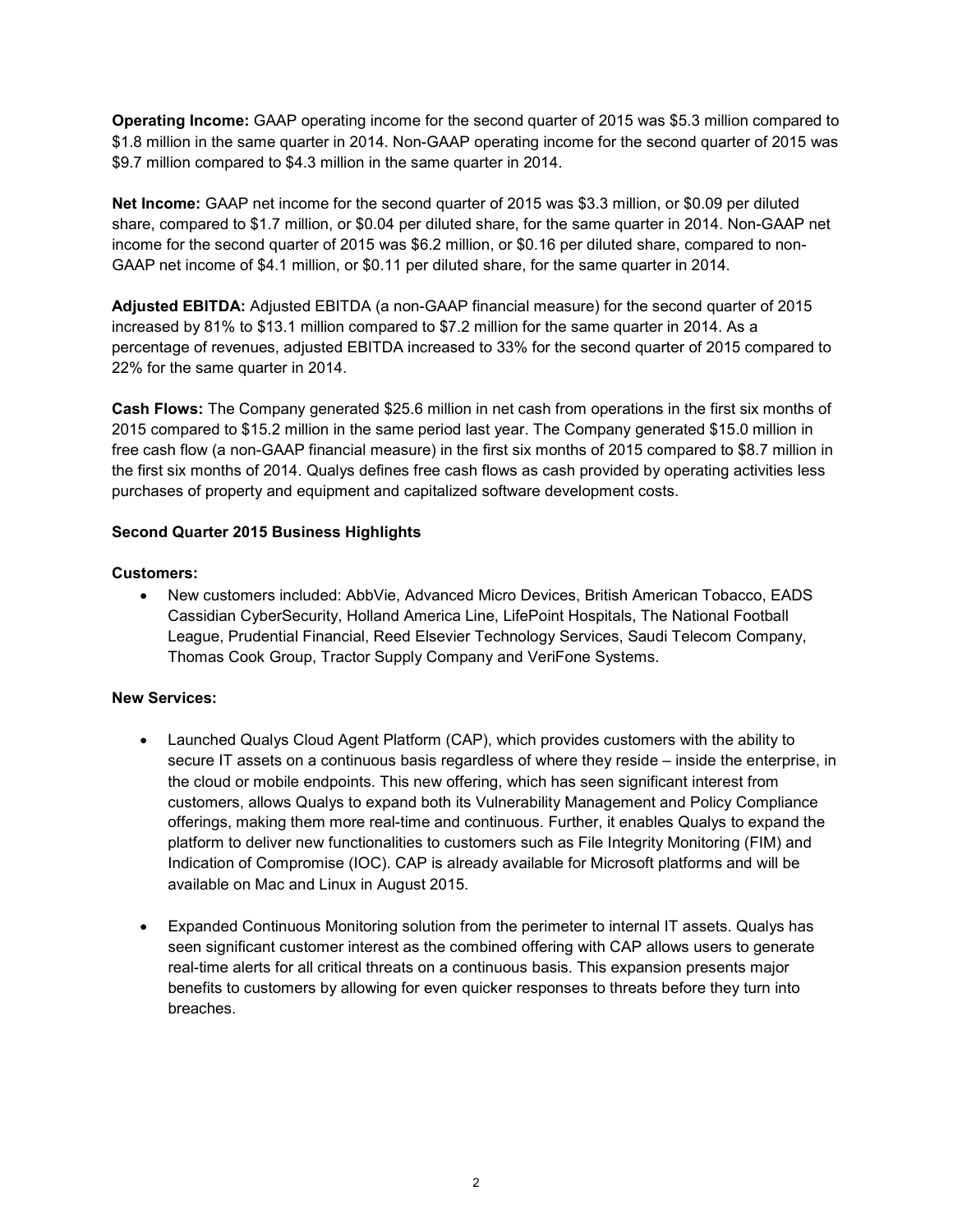- Released Qualys SCAP Auditor 1.2 to help federal agencies automate vulnerability management and policy compliance processes to demonstrate compliance with FISMA and USGCB regulations.
- Expanded Qualys Scanner Virtual Images to support elastic cloud environments for Amazon EC2, Microsoft Azure and Google Compute Engine. This allows customers to natively scan cloud environments and track their security and compliance posture through the Qualys Cloud Platform.

# **Strategic Alliances and Partnerships:**

- Signed agreement with AT&T Managed Security Services (MSS) to deliver Qualys security and compliance solutions integrated with ATT MSS offerings.
- Expanded MSS partnership with Solutionary, an NTT Group Security Company, to integrate and deliver Qualys security and compliance offerings through their MSS practice.
- Completed integration with Forescout, helping organizations deliver real-time assessment and mitigation against cyber threats.

# **Industry Recognition:**

- Received the Industry Leadership Award from the Cloud Security Alliance (CSA) for continued industry innovations and support as a Founding Member of the Cloud Security Alliance.
- Won Best Regulatory Compliance solution for SC Awards US 2015 and Best Vulnerability Management solution in the 3rd Annual 2015 Cyber Defense Magazine Awards.

# **Financial Performance Outlook**

Third Quarter 2015 Guidance: Management expects revenues to be in the range of \$42.0 million to \$42.5 million. At the midpoint, this represents 23% growth over third quarter 2014 revenues. GAAP net income per diluted share is expected to be in the range of \$0.04 to \$0.06, which assumes an effective income tax rate of 38%, and non-GAAP net income per diluted share is expected to be in the range of \$0.12 to \$0.14, which assumes an effective non-GAAP income tax rate of 36%. Third quarter 2015 EPS estimates are based on approximately 38.9 million weighted average diluted shares outstanding for the quarter.

Full Year 2015 Guidance: Full year 2015 guidance remains unchanged with management expecting revenues to be in the range of \$165.0 million to \$166.5 million. At the midpoint, this represents 24% growth over 2014 revenues. Management reiterates its expectations for both GAAP and non-GAAP EPS estimates. GAAP net income per diluted share is expected to be in the range of \$0.22 to \$0.27, which assumes an effective income tax rate of 38%, and non-GAAP net income per diluted share is expected to be in the range of \$0.50 to \$0.55, which assumes an effective non-GAAP income tax rate of 36%. Full year 2015 EPS estimates are based on approximately 38.6 million weighted average diluted shares outstanding for the full year.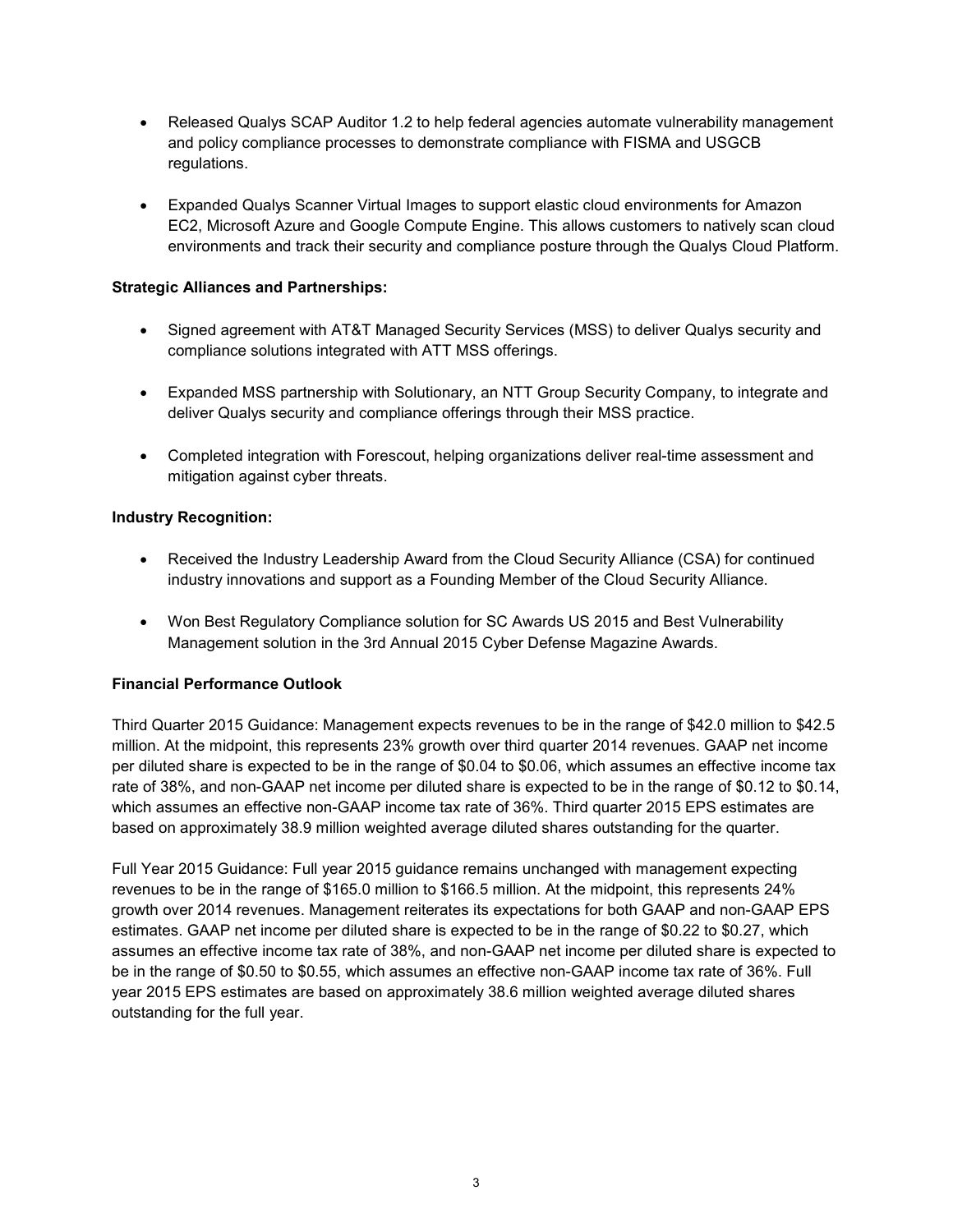## **Investor Conference Call**

Qualys will host a conference call and live webcast to discuss its second quarter 2015 financial results today at 1:30 p.m. PDT (4:30 p.m. EDT). To access the conference call, dial (877) 881-2609 in the U.S. or +1 (970) 315-0463 for international participants with conference ID #73426314. The live webcast of Qualys' earnings conference call can also be accessed at investor.qualys.com. A replay of the conference call will be available through the same webcast link following the end of the call.

## **About Qualys, Inc.**

Qualys, Inc. (NASDAQ: QLYS) is a pioneer and leading provider of cloud security and compliance solutions with over 7,700 customers in more than 100 countries, including a majority of each of the Forbes Global 100 and Fortune 100. The Qualys Cloud Platform and integrated suite of solutions help organizations simplify security operations and lower the cost of compliance by delivering critical security intelligence on demand and automating the full spectrum of auditing, compliance and protection for IT systems and web applications. Founded in 1999, Qualys has established strategic partnerships with leading managed service providers and consulting organizations including Accenture, BT, Cognizant Technology Solutions, Dell SecureWorks, Fujitsu, HCL Comnet, Infosys, Optiv, NTT, Tata Communications, Verizon and Wipro. The company is also a founding member of the Cloud Security Alliance (CSA) For more information, please visit www.qualys.com.

Qualys and the Qualys logo are proprietary trademarks of Qualys, Inc. All other products or names may be trademarks of their respective companies.

#### **Legal Notice Regarding Forward-Looking Statements**

This press release contains forward-looking statements within the meaning of Section 27A of the Securities Act of 1933 and Section 21E of the Securities Exchange Act of 1934. Forward-looking statements generally relate to future events or our future financial or operating performance. Forwardlooking statements in this press release include, but are not limited to, statements related to: the growth of our business, including renewals, adoption of our existing solutions and our new offerings to both existing and new customers; our ability to effectively manage our costs; trends related to the diversification of our revenue base; the expansion of our partnerships and the related benefits of such partnerships; the threat environment in which we operate and any changes thereto; the capabilities of our platform; our strategy, the scalability of our strategy, and ability to execute such strategy; our guidance for revenues, GAAP EPS and non-GAAP EPS for the third quarter and full year 2015, and our expectations for the number of weighted average diluted shares outstanding and effective income tax rate for the third quarter and full year 2015. Our expectations and beliefs regarding these matters may not materialize, and actual results in future periods are subject to risks and uncertainties that could cause actual results to differ materially from those projected. These risks include our ability to continue to develop platform capabilities and solutions; the ability of our platform and solutions to perform as intended; customer acceptance and purchase of our existing solutions and new solutions; real or perceived defects, errors or vulnerabilities in our products or services; our ability to retain existing customers and generate new customers; the budgeting cycles, seasonal buying patterns and length of our sales cycle; our ability to manage costs as we increase our customer base and the number of our platform solutions; the market for cloud solutions for IT security and compliance not increasing at the rate we expect; competition from other products and services; fluctuations in currency exchange rates, unexpected fluctuations in our effective tax rate on a GAAP and non-GAAP basis, our ability to effectively manage our rapid growth and our ability to anticipate future market needs and opportunities; any unanticipated accounting charges; and general market, political, economic and business conditions in the United States as well as globally. The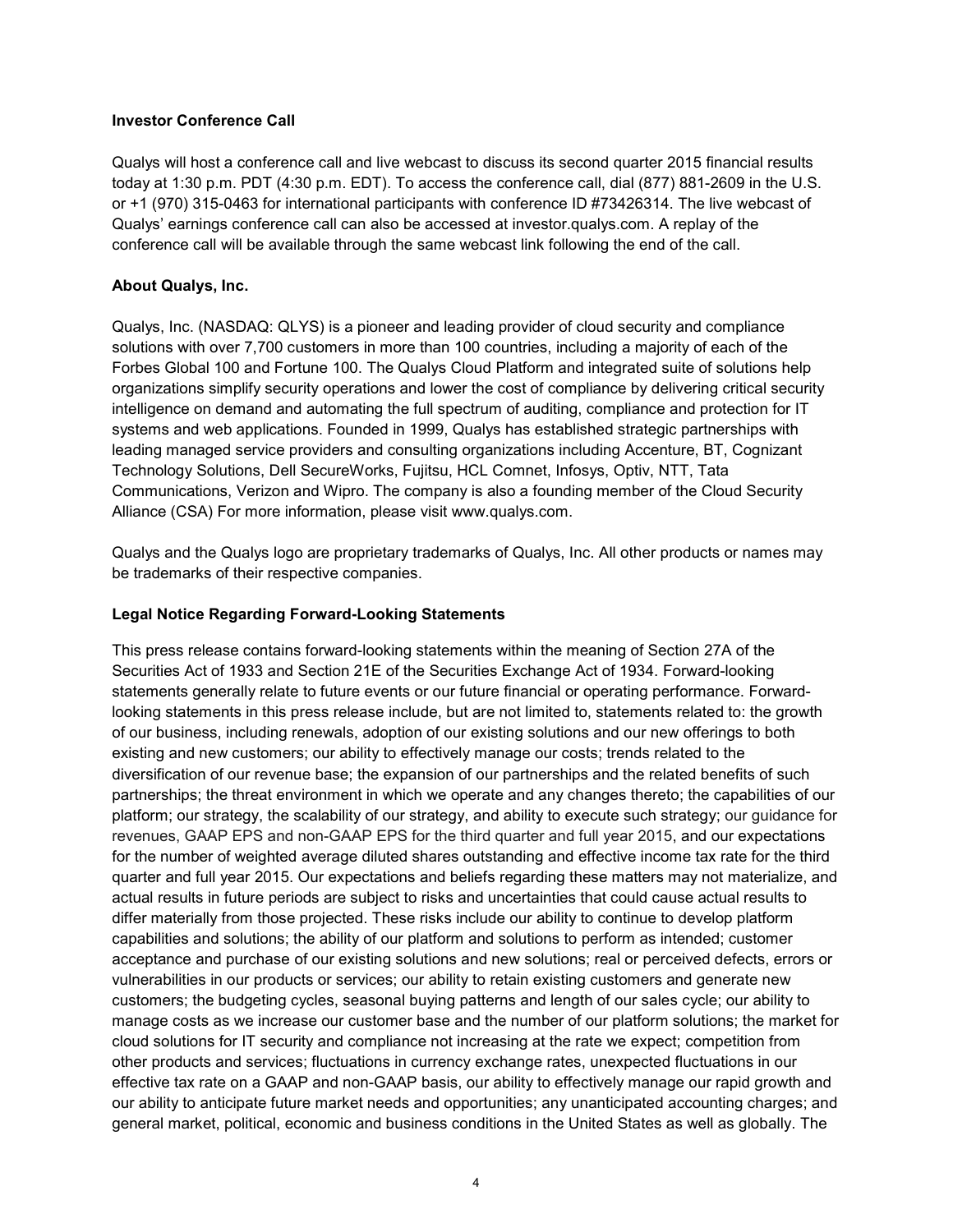forward-looking statements contained in this press release are also subject to other risks and uncertainties, including those more fully described in our filings with the Securities and Exchange Commission, including our Quarterly Report on Form 10-Q for the quarter ended March 31, 2015, filed with the Securities and Exchange Commission on May 7, 2015. The forward-looking statements in this press release are based on information available to Qualys as of the date hereof, and Qualys disclaims any obligation to update any forward-looking statements, except as required by law.

### **Non-GAAP Financial Measures**

In addition to reporting financial results in accordance with generally accepted accounting principles, or GAAP, Qualys monitors non-GAAP measures of non-GAAP gross profit, non-GAAP gross margin, non-GAAP operating income, non-GAAP net income, non-GAAP net income per diluted share and adjusted EBITDA and free cash flow.

Qualys also monitors operating measures including non-GAAP gross profit, non-GAAP gross margin, non-GAAP operating income, non-GAAP net income, non-GAAP net income per diluted share and adjusted EBITDA to evaluate its ongoing operational performance and enhance an overall understanding of its past financial performance. Qualys believes that these non-GAAP operating metrics help illustrate underlying trends in its business that could otherwise be masked by the effect of the income or expenses, as well as the related tax effects, that are excluded in non-GAAP gross profit, non-GAAP gross margin, non-GAAP operating income, non-GAAP net income, non-GAAP net income per diluted share and adjusted EBITDA. Furthermore, Qualys uses these operating measures to establish budgets and operational goals for managing its business and evaluating its performance. Qualys monitors free cash flow as a liquidity measure to provide useful information to management and investors about the amount of cash generated by the Company that, after the acquisition of property and equipment and capitalized software development costs, can be used for strategic opportunities, including investing in our business, making strategic acquisitions and strengthening the balance sheet. Qualys also believes that non-GAAP gross profit, non-GAAP gross margin, non-GAAP operating income, non-GAAP net income, non-GAAP net income per diluted share, adjusted EBITDA and free cash flow provide additional tools for investors to use in comparing its recurring core business operating results over multiple periods with other companies in its industry.

Beginning in 2015, due to the recognition of deferred tax assets in 2014 and in order to provide a more complete picture of recurring core operating business results, the Company's non-GAAP net income and non-GAAP net income per diluted share for 2015 include tax adjustments required to achieve the effective tax rate on a non-GAAP basis, which could differ from the GAAP effective tax rate. The Company believes the non-GAAP effective tax rate, which is 36% in 2015, is a reasonable estimate under its global operating structure. The Company intends to re-evaluate the non-GAAP effective tax rate on an annual basis, however, it may adjust this rate during the year to take into account events or trends that it believes materially impact the estimated annual rate. The non-GAAP effective tax rate could be subject to change for a number of reasons, including but not limited to, significant changes resulting from tax legislation, material changes in geographic mix of revenues and expenses and other significant events.

The presentation of this non-GAAP financial information is not intended to be considered in isolation or as a substitute for results prepared in accordance with GAAP. A reconciliation of the non-GAAP financial measures discussed in this press release to the most directly comparable GAAP financial measures is included with the financial statements contained in this press release. Management uses both GAAP and non-GAAP information in evaluating and operating its business internally and as such has determined that it is important to provide this information to investors.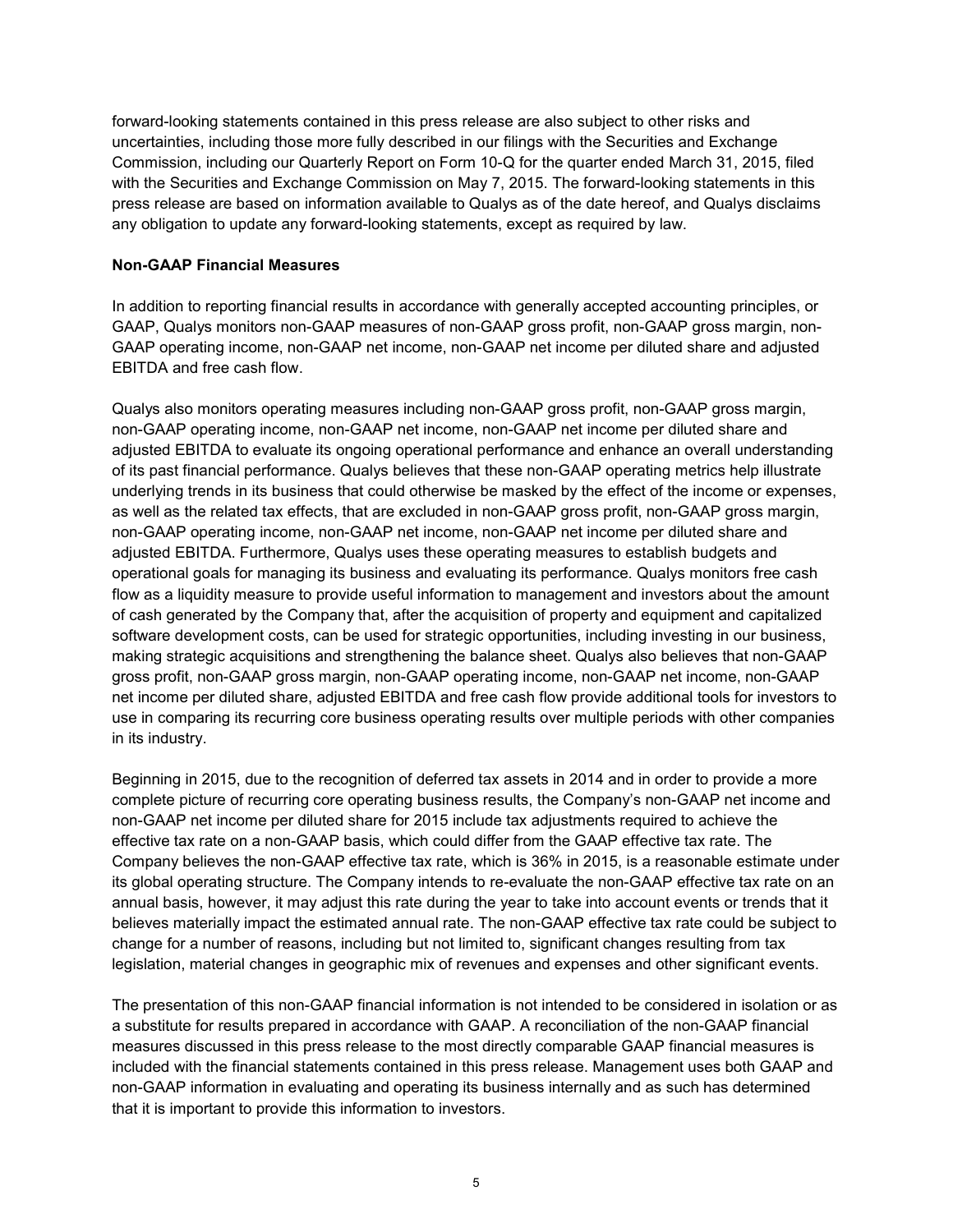#### **Qualys, Inc. CONDENSED CONSOLIDATED STATEMENTS OF OPERATIONS (Unaudited) (in thousands, except per share data)**

|                                                                    | <b>Three Months Ended</b><br><b>June 30,</b> |        |    |        |                 |        | <b>Six Months Ended</b> |        |  |  |  |  |  |
|--------------------------------------------------------------------|----------------------------------------------|--------|----|--------|-----------------|--------|-------------------------|--------|--|--|--|--|--|
|                                                                    |                                              |        |    |        | <b>June 30,</b> |        |                         |        |  |  |  |  |  |
|                                                                    |                                              | 2015   |    | 2014   |                 | 2015   |                         | 2014   |  |  |  |  |  |
| Revenues                                                           | \$                                           | 39,877 | \$ | 32,302 | $\mathsf{\$}$   | 77,370 | \$                      | 62,658 |  |  |  |  |  |
| Cost of revenues <sup>(1)</sup>                                    |                                              | 8,157  |    | 7,175  |                 | 16,121 |                         | 14,021 |  |  |  |  |  |
| Gross profit                                                       |                                              | 31,720 |    | 25,127 |                 | 61,249 |                         | 48,637 |  |  |  |  |  |
| Operating expenses:                                                |                                              |        |    |        |                 |        |                         |        |  |  |  |  |  |
| Research and development <sup>(1)</sup>                            |                                              | 7,205  |    | 6,411  |                 | 14,355 |                         | 12,815 |  |  |  |  |  |
| Sales and marketing <sup>(1)</sup>                                 |                                              | 12,776 |    | 11,845 |                 | 24,219 |                         | 24,337 |  |  |  |  |  |
| General and administrative <sup>(1)</sup>                          |                                              | 6,427  |    | 5,081  |                 | 12,443 |                         | 9,956  |  |  |  |  |  |
| Total operating expenses                                           |                                              | 26,408 |    | 23,337 |                 | 51,017 |                         | 47,108 |  |  |  |  |  |
| Income from operations                                             |                                              | 5,312  |    | 1,790  |                 | 10,232 |                         | 1,529  |  |  |  |  |  |
| Other income (expense), net:                                       |                                              |        |    |        |                 |        |                         |        |  |  |  |  |  |
| Interest expense                                                   |                                              | (4)    |    | (3)    |                 | (4)    |                         | (7)    |  |  |  |  |  |
| Interest income                                                    |                                              | 132    |    | 130    |                 | 233    |                         | 238    |  |  |  |  |  |
| Other income (expense), net                                        |                                              |        |    | (86)   |                 | (178)  |                         | (178)  |  |  |  |  |  |
| Total other income (expense), net                                  |                                              | 128    |    | 41     |                 | 51     |                         | 53     |  |  |  |  |  |
| Income before income taxes                                         |                                              | 5,440  |    | 1,831  |                 | 10,283 |                         | 1,582  |  |  |  |  |  |
| Provision for income taxes                                         |                                              | 2,124  |    | 174    |                 | 3,965  |                         | 356    |  |  |  |  |  |
| Net income                                                         | \$                                           | 3,316  | \$ | 1,657  | \$              | 6,318  | \$                      | 1,226  |  |  |  |  |  |
| Net income per share:                                              |                                              |        |    |        |                 |        |                         |        |  |  |  |  |  |
| <b>Basic</b>                                                       | $\pmb{\mathfrak{P}}$                         | 0.10   | \$ | 0.05   | \$              | 0.19   | $\,$                    | 0.04   |  |  |  |  |  |
| <b>Diluted</b>                                                     | \$                                           | 0.09   | \$ | 0.04   | \$              | 0.16   | \$                      | 0.03   |  |  |  |  |  |
| Weighted average shares used in computing net income per<br>share: |                                              |        |    |        |                 |        |                         |        |  |  |  |  |  |
| Basic                                                              |                                              | 34,003 |    | 32,818 |                 | 33,889 |                         | 32,668 |  |  |  |  |  |
| <b>Diluted</b>                                                     |                                              | 38,475 |    | 36,839 |                 | 38,363 |                         | 36,966 |  |  |  |  |  |
|                                                                    |                                              |        |    |        |                 |        |                         |        |  |  |  |  |  |
| <sup>(1)</sup> Includes stock-based compensation as follows:       |                                              |        |    |        |                 |        |                         |        |  |  |  |  |  |
|                                                                    |                                              |        |    |        |                 |        |                         |        |  |  |  |  |  |
| Cost of revenues                                                   | \$                                           | 344    | \$ | 158    | \$              | 672    | \$                      | 307    |  |  |  |  |  |
| Research and development                                           |                                              | 1,138  |    | 517    |                 | 2,290  |                         | 952    |  |  |  |  |  |
| Sales and marketing                                                |                                              | 980    |    | 718    |                 | 1,791  |                         | 1,291  |  |  |  |  |  |
| General and administrative                                         |                                              | 1,920  |    | 1,087  |                 | 3,504  |                         | 2,056  |  |  |  |  |  |
| Total stock-based compensation                                     | \$                                           | 4,382  | \$ | 2,480  | \$              | 8,257  | \$                      | 4,606  |  |  |  |  |  |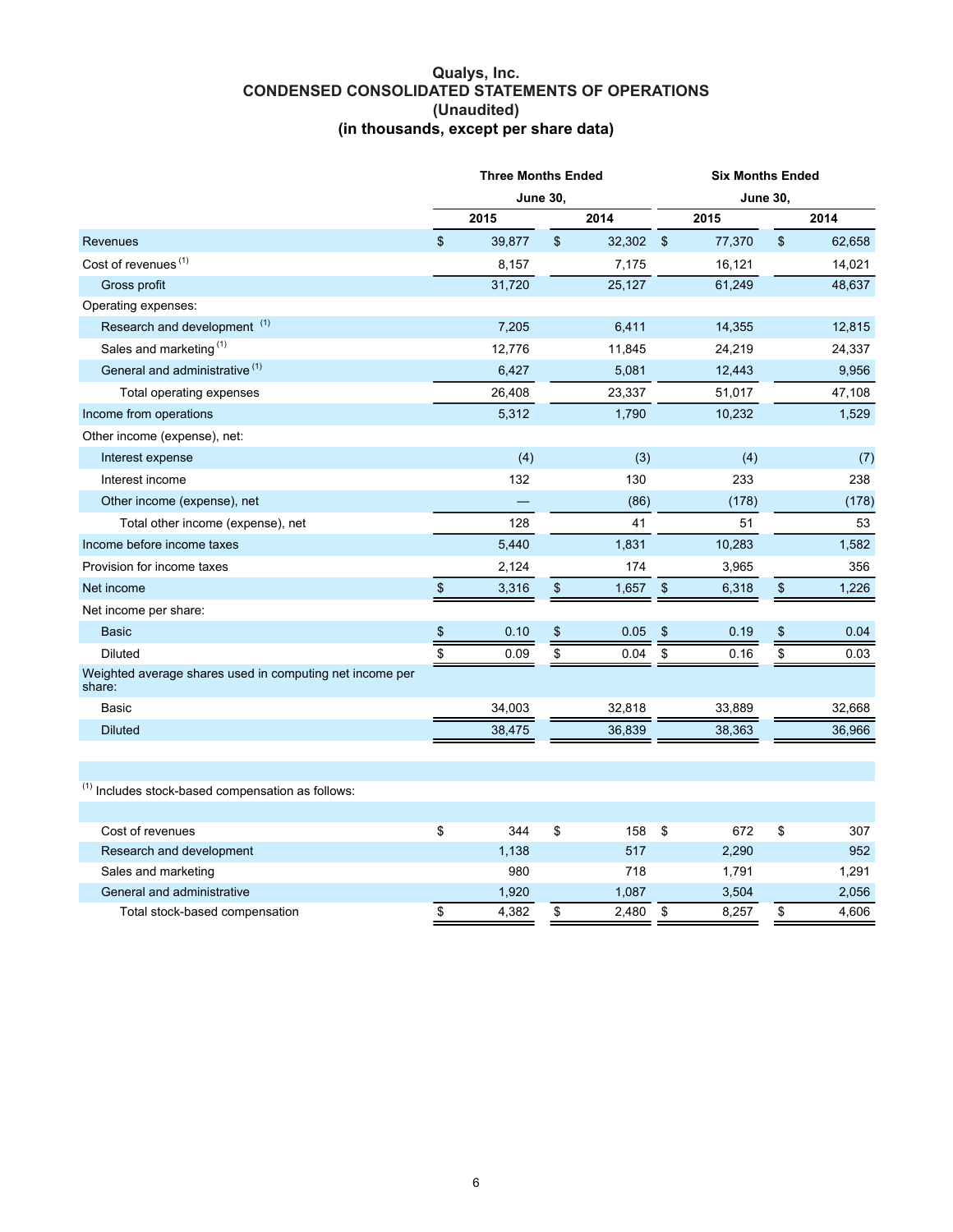# **Qualys, Inc. CONDENSED CONSOLIDATED STATEMENTS OF COMPREHENSIVE INCOME (Unaudited) (in thousands)**

|                                                                                   | <b>Three Months Ended</b><br><b>June 30,</b> |       |      |       |     | <b>Six Months Ended</b> |                 |       |  |  |  |
|-----------------------------------------------------------------------------------|----------------------------------------------|-------|------|-------|-----|-------------------------|-----------------|-------|--|--|--|
|                                                                                   |                                              |       |      |       |     |                         | <b>June 30.</b> |       |  |  |  |
|                                                                                   | 2015                                         |       | 2014 |       |     | 2015                    |                 | 2014  |  |  |  |
| Net income                                                                        | \$.                                          | 3,316 | S    | 1,657 | \$. | 6,318                   | S.              | 1.226 |  |  |  |
| Available-for-sale investments:                                                   |                                              |       |      |       |     |                         |                 |       |  |  |  |
| Change in net unrealized gain (loss) on investments, net of zero tax              |                                              | (8)   |      | 27    |     | 16                      |                 | 39    |  |  |  |
| Less: reclassification adjustment for net realized gain included in net<br>income |                                              |       |      | (7)   |     |                         |                 | (7)   |  |  |  |
| Net change, net of zero tax                                                       |                                              | (8)   |      | 20    |     | 17                      |                 | 32    |  |  |  |
| Other comprehensive income (loss), net                                            |                                              | (8)   |      | 20    |     | 17                      |                 | 32    |  |  |  |
| Comprehensive income                                                              |                                              | 3.308 |      | 1.677 |     | 6,335                   | -96             | 1,258 |  |  |  |
|                                                                                   |                                              |       |      |       |     |                         |                 |       |  |  |  |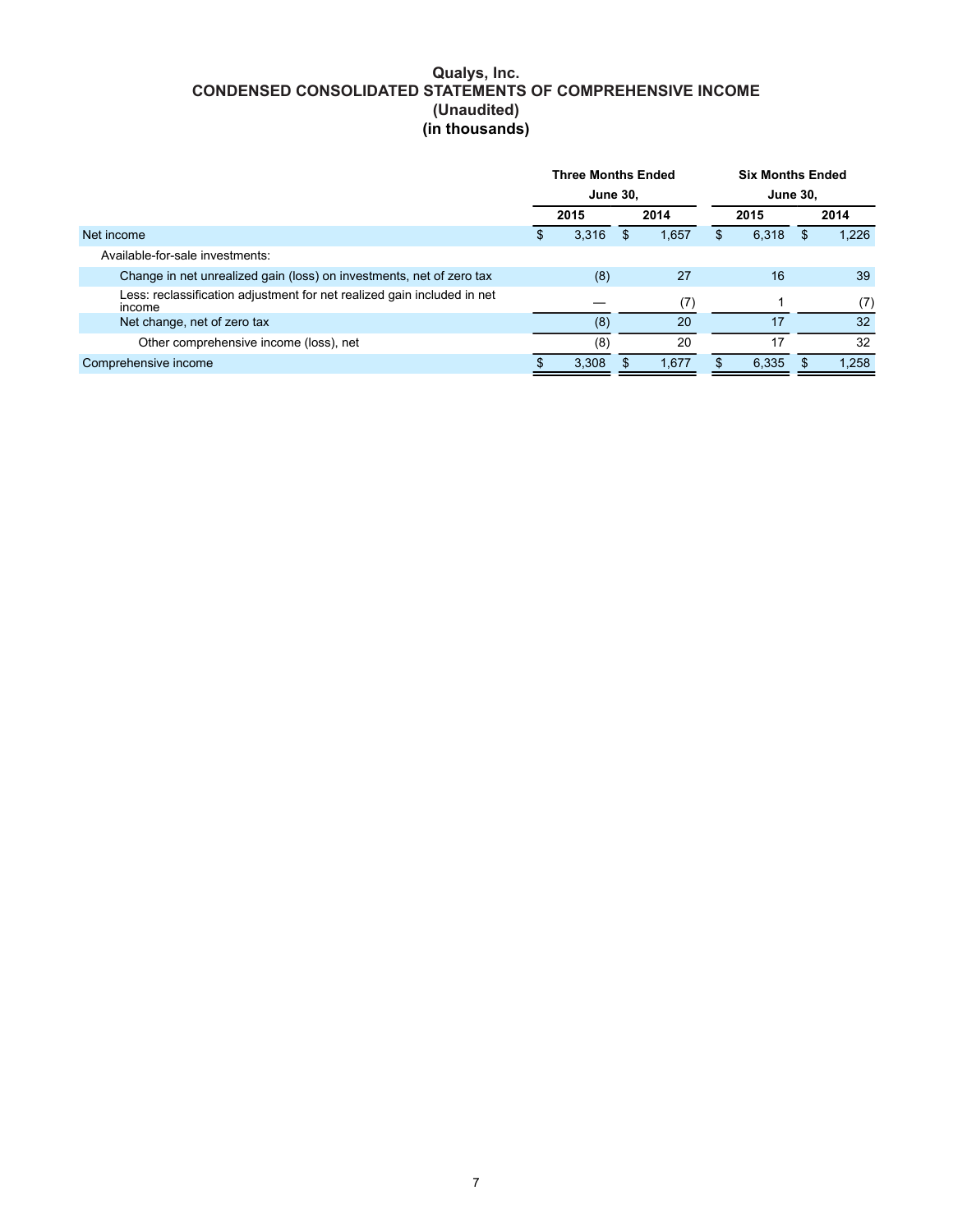# **Qualys, Inc. CONDENSED CONSOLIDATED BALANCE SHEETS (Unaudited) (in thousands)**

|                                            | June 30, 2015 | December 31, 2014 |           |  |  |
|--------------------------------------------|---------------|-------------------|-----------|--|--|
| <b>Assets</b>                              |               |                   |           |  |  |
| Current assets:                            |               |                   |           |  |  |
| Cash and cash equivalents                  | \$<br>84,058  | $\sqrt{3}$        | 76,504    |  |  |
| Short-term investments                     | 74,052        |                   | 50,714    |  |  |
| Accounts receivable, net                   | 34,552        |                   | 32,993    |  |  |
| Deferred tax assets, current               | 5,540         |                   | 8,520     |  |  |
| Prepaid expenses and other current assets  | 7,311         |                   | 6,528     |  |  |
| <b>Total current assets</b>                | 205,513       |                   | 175,259   |  |  |
| Long-term investments                      | 29,031        |                   | 39,448    |  |  |
| Property and equipment, net                | 29,238        |                   | 26,618    |  |  |
| Deferred tax assets, net                   | 14,035        |                   | 14,119    |  |  |
| Intangible assets, net                     | 1,805         |                   | 2,001     |  |  |
| Goodwill                                   | 317           |                   | 317       |  |  |
| Other noncurrent assets                    | 2,106         |                   | 2,262     |  |  |
| <b>Total assets</b>                        | \$<br>282,045 | $\frac{1}{2}$     | 260,024   |  |  |
| Liabilities and Stockholders' Equity       |               |                   |           |  |  |
| <b>Current liabilities:</b>                |               |                   |           |  |  |
| Accounts payable                           | \$<br>1,042   | $^{\circ}$        | 5,661     |  |  |
| <b>Accrued liabilities</b>                 | 10,598        |                   | 10,353    |  |  |
| Deferred revenues, current                 | 87,411        |                   | 81,147    |  |  |
| <b>Total current liabilities</b>           | 99,051        |                   | 97,161    |  |  |
| Deferred revenues, noncurrent              | 9,711         |                   | 10,064    |  |  |
| Other noncurrent liabilities               | 1,115         |                   | 972       |  |  |
| <b>Total liabilities</b>                   | 109,877       |                   | 108,197   |  |  |
| Stockholders' equity:                      |               |                   |           |  |  |
| Common stock                               | 34            |                   | 34        |  |  |
| Additional paid-in capital                 | 209,139       |                   | 195,133   |  |  |
| Accumulated other comprehensive income     | 27            |                   | 10        |  |  |
| Accumulated deficit                        | (37,032)      |                   | (43, 350) |  |  |
| Total stockholders' equity                 | 172,168       |                   | 151,827   |  |  |
| Total liabilities and stockholders' equity | \$<br>282,045 | $\mathfrak{S}$    | 260,024   |  |  |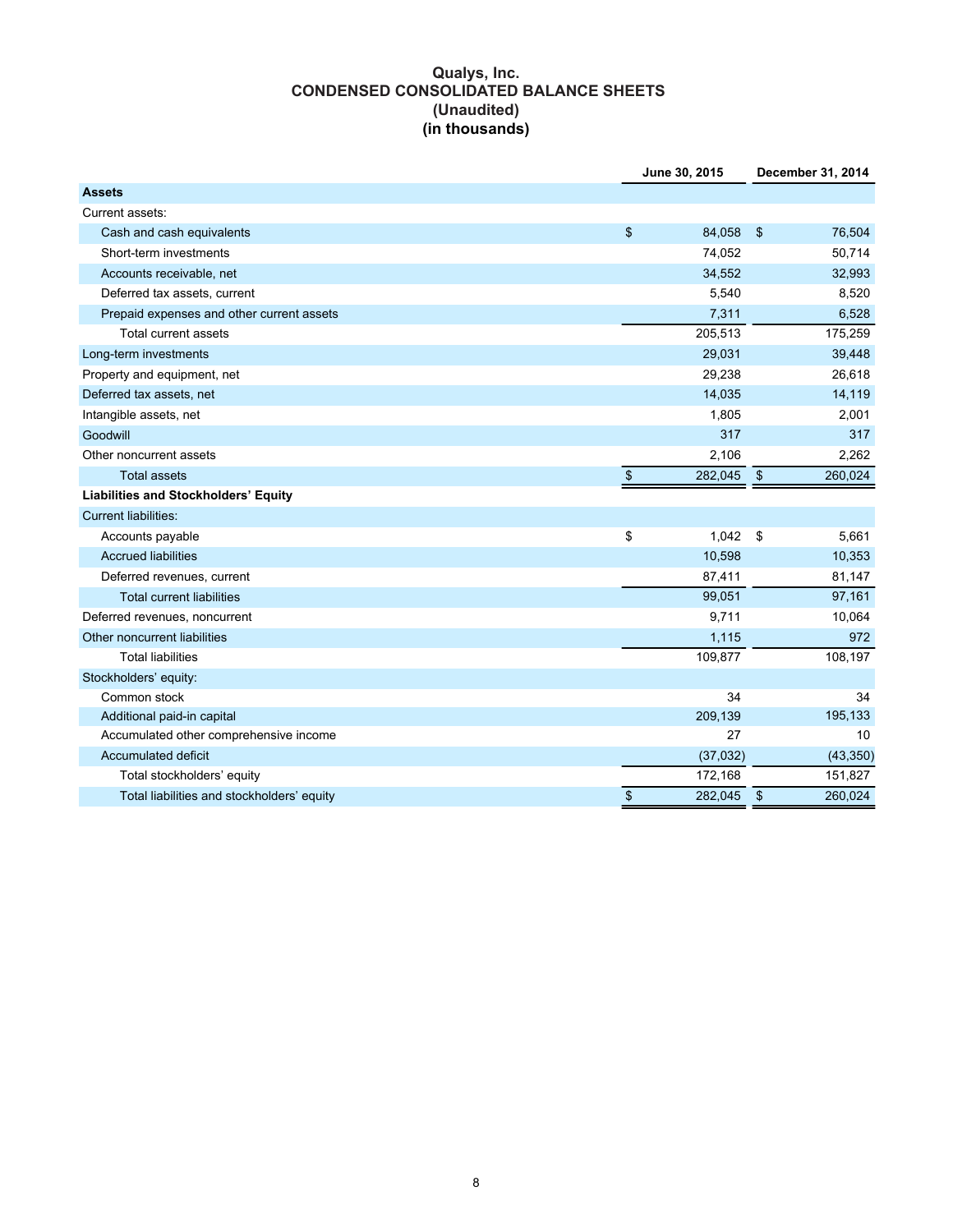### **Qualys, Inc. CONDENSED CONSOLIDATED STATEMENTS OF CASH FLOWS (Unaudited) (in thousands)**

|                                                                                   | <b>Six Months Ended</b><br><b>June 30,</b> |                           |           |  |  |
|-----------------------------------------------------------------------------------|--------------------------------------------|---------------------------|-----------|--|--|
|                                                                                   | 2015                                       |                           | 2014      |  |  |
| Cash flows from operating activities:                                             |                                            |                           |           |  |  |
| Net income                                                                        | \$<br>6,318                                | \$                        | 1,226     |  |  |
| Adjustments to reconcile net income to net cash provided by operating activities: |                                            |                           |           |  |  |
| Depreciation and amortization expense                                             | 6,586                                      |                           | 5,782     |  |  |
| Bad debt expense                                                                  | 333                                        |                           | 153       |  |  |
| Loss on disposal of property and equipment                                        | 4                                          |                           | 1         |  |  |
| Stock-based compensation                                                          | 8,257                                      |                           | 4,606     |  |  |
| Amortization of premiums and accretion of discounts on investments                | 324                                        |                           | 325       |  |  |
| Excess tax benefits from stock-based compensation                                 | (191)                                      |                           | (54)      |  |  |
| Deferred income taxes                                                             | 3,064                                      |                           | (19)      |  |  |
| Changes in operating assets and liabilities:                                      |                                            |                           |           |  |  |
| Accounts receivable                                                               | (1,892)                                    |                           | 367       |  |  |
| Prepaid expenses and other assets                                                 | (534)                                      |                           | (772)     |  |  |
| Accounts payable                                                                  | (4,619)                                    |                           | (195)     |  |  |
| <b>Accrued liabilities</b>                                                        | 1,846                                      |                           | (558)     |  |  |
| Deferred revenues                                                                 | 5,911                                      |                           | 4,240     |  |  |
| Other noncurrent liabilities                                                      | 143                                        |                           | 92        |  |  |
| Net cash provided by operating activities                                         | 25,550                                     |                           | 15,194    |  |  |
| Cash flows from investing activities:                                             |                                            |                           |           |  |  |
| Purchases of investments                                                          | (61, 442)                                  |                           | (76, 907) |  |  |
| Sales and maturities of investments                                               | 48,214                                     |                           | 64,960    |  |  |
| Purchases of property and equipment                                               | (10, 407)                                  |                           | (6, 524)  |  |  |
| Capitalized software development costs                                            | (99)                                       |                           |           |  |  |
| Net cash used in investing activities                                             | (23, 734)                                  |                           | (18, 471) |  |  |
| Cash flows from financing activities:                                             |                                            |                           |           |  |  |
| Proceeds from exercise of stock options                                           | 5,547                                      |                           | 3,053     |  |  |
| Excess tax benefits from stock-based compensation                                 | 191                                        |                           | 54        |  |  |
| Principal payments under capital lease obligations                                |                                            |                           | (536)     |  |  |
| Net cash provided by financing activities                                         | 5,738                                      |                           | 2,571     |  |  |
| Effect of exchange rate changes on cash and cash equivalents                      |                                            |                           | 9         |  |  |
| Net increase (decrease) in cash and cash equivalents                              | 7,554                                      |                           | (697)     |  |  |
| Cash and cash equivalents at beginning of period                                  | 76,504                                     |                           | 42,369    |  |  |
| Cash and cash equivalents at end of period                                        | \$<br>84,058                               | $\frac{1}{2}$             | 41,672    |  |  |
| Non-cash investing and financing activities:                                      |                                            |                           |           |  |  |
| Vesting of early exercised common stock options                                   | \$<br>11                                   | $\boldsymbol{\mathsf{S}}$ | 35        |  |  |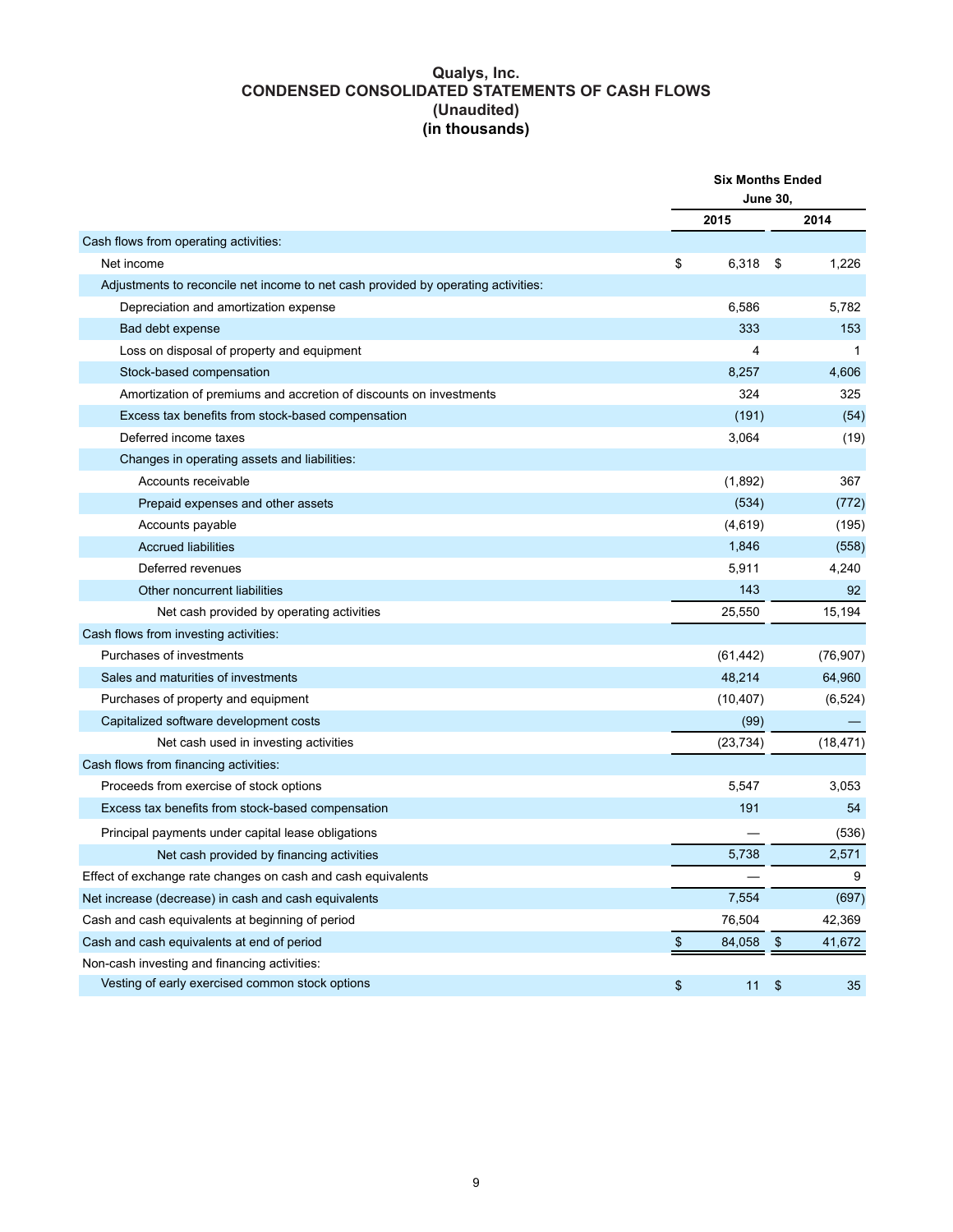## **Qualys, Inc. RECONCILIATION OF NON-GAAP DISCLOSURES EBITDA AND ADJUSTED EBITDA (Unaudited) (in thousands)**

|                                                         | <b>Three Months Ended</b> |        |      |       |     | <b>Six Months Ended</b> |      |        |  |      |
|---------------------------------------------------------|---------------------------|--------|------|-------|-----|-------------------------|------|--------|--|------|
|                                                         | <b>June 30,</b>           |        |      |       |     | <b>June 30,</b>         |      |        |  |      |
|                                                         | 2015                      |        | 2014 |       |     |                         | 2015 |        |  | 2014 |
| Net income                                              | \$                        | 3,316  | \$   | 1,657 | \$  | 6,318                   | \$   | 1,226  |  |      |
| Depreciation and amortization of property and equipment |                           | 3,306  |      | 2,879 |     | 6,390                   |      | 5,586  |  |      |
| Amortization of intangible assets                       |                           | 98     |      | 98    |     | 196                     |      | 196    |  |      |
| Interest expense                                        |                           | 4      |      | 3     |     | 4                       |      | 7      |  |      |
| Provision for income taxes                              |                           | 2,124  |      | 174   |     | 3,965                   |      | 356    |  |      |
| <b>EBITDA</b>                                           |                           | 8.848  |      | 4,811 |     | 16.873                  |      | 7,371  |  |      |
| Stock-based compensation                                |                           | 4,382  |      | 2,480 |     | 8,257                   |      | 4,606  |  |      |
| Other (income) expense, net                             |                           | (132)  |      | (44)  |     | (55)                    |      | (60)   |  |      |
| <b>Adjusted EBITDA</b>                                  | \$                        | 13,098 | \$   | 7,247 | \$. | 25,075                  | S.   | 11,917 |  |      |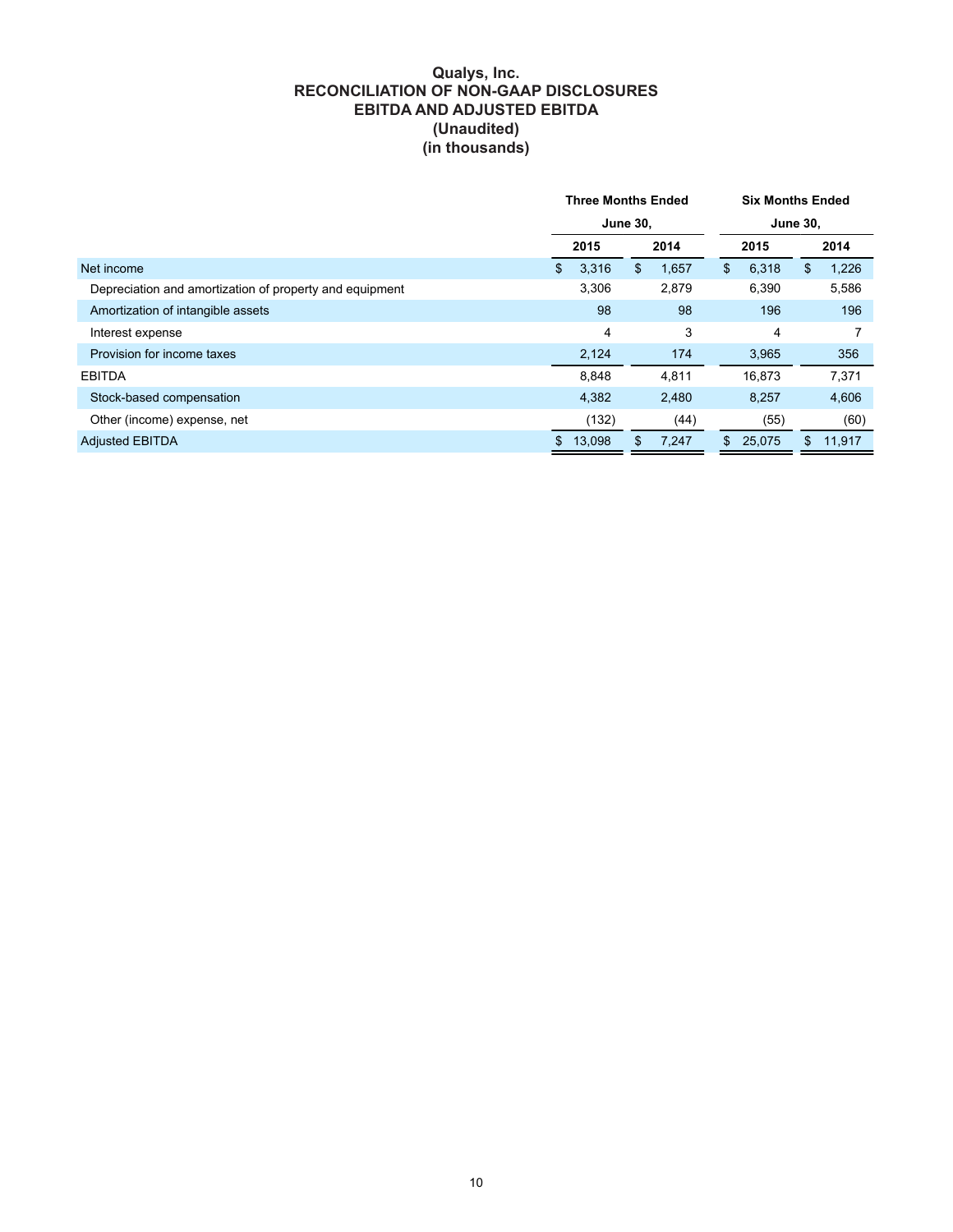## **Qualys, Inc. RECONCILIATION OF NON-GAAP DISCLOSURES (Unaudited) (in thousands, except per share data)**

|                                                                          |    | <b>Three Months Ended</b><br><b>June 30,</b> |              |        |                 | <b>Six Months Ended</b> |    |        |  |  |
|--------------------------------------------------------------------------|----|----------------------------------------------|--------------|--------|-----------------|-------------------------|----|--------|--|--|
|                                                                          |    |                                              |              |        |                 | <b>June 30,</b>         |    |        |  |  |
|                                                                          |    | 2015                                         |              | 2014   |                 | 2015                    |    | 2014   |  |  |
| GAAP gross profit                                                        | \$ | 31,720                                       | $\mathbb{S}$ | 25,127 | \$              | 61,249                  | \$ | 48,637 |  |  |
| Plus: Stock-based compensation                                           |    | 344                                          |              | 158    |                 | 672                     |    | 307    |  |  |
| Non-GAAP gross profit                                                    | \$ | 32,064                                       | \$           | 25,285 | \$              | 61,921                  | \$ | 48,944 |  |  |
|                                                                          |    |                                              |              |        |                 |                         |    |        |  |  |
| GAAP income from operations                                              | \$ | 5,312                                        | \$           | 1,790  | \$              | 10,232                  | \$ | 1,529  |  |  |
| Plus: Stock-based compensation                                           |    | 4,382                                        |              | 2,480  |                 | 8,257                   |    | 4,606  |  |  |
| Non-GAAP income from operations                                          | \$ | 9,694                                        | \$           | 4,270  | \$              | 18,489                  | \$ | 6,135  |  |  |
|                                                                          |    |                                              |              |        |                 |                         |    |        |  |  |
| GAAP net income                                                          | \$ | 3,316                                        | \$           | 1,657  | \$              | 6,318                   | \$ | 1,226  |  |  |
| Plus: Stock-based compensation                                           |    | 4,382                                        |              | 2,480  |                 | 8,257                   |    | 4,606  |  |  |
| Less: Tax adjustment                                                     |    | (1, 452)                                     |              |        |                 | (2,784)                 |    |        |  |  |
| Non-GAAP net income                                                      | S  | 6,246                                        | S            | 4,137  | \$              | 11,791                  |    | 5,832  |  |  |
| Non-GAAP net income per share:                                           |    |                                              |              |        |                 |                         |    |        |  |  |
| Basic                                                                    | S  | 0.18                                         | S            | 0.13   | \$              | 0.35                    | \$ | 0.18   |  |  |
| <b>Diluted</b>                                                           |    | 0.16                                         | \$           | 0.11   | $\overline{\$}$ | 0.31                    |    | 0.16   |  |  |
| Weighted average shares used in computing non-GAAP net income per share: |    |                                              |              |        |                 |                         |    |        |  |  |
| <b>Basic</b>                                                             |    | 34,003                                       |              | 32,818 |                 | 33,889                  |    | 32,668 |  |  |
| <b>Diluted</b>                                                           |    | 38,475                                       |              | 36,839 |                 | 38,363                  |    | 36,966 |  |  |